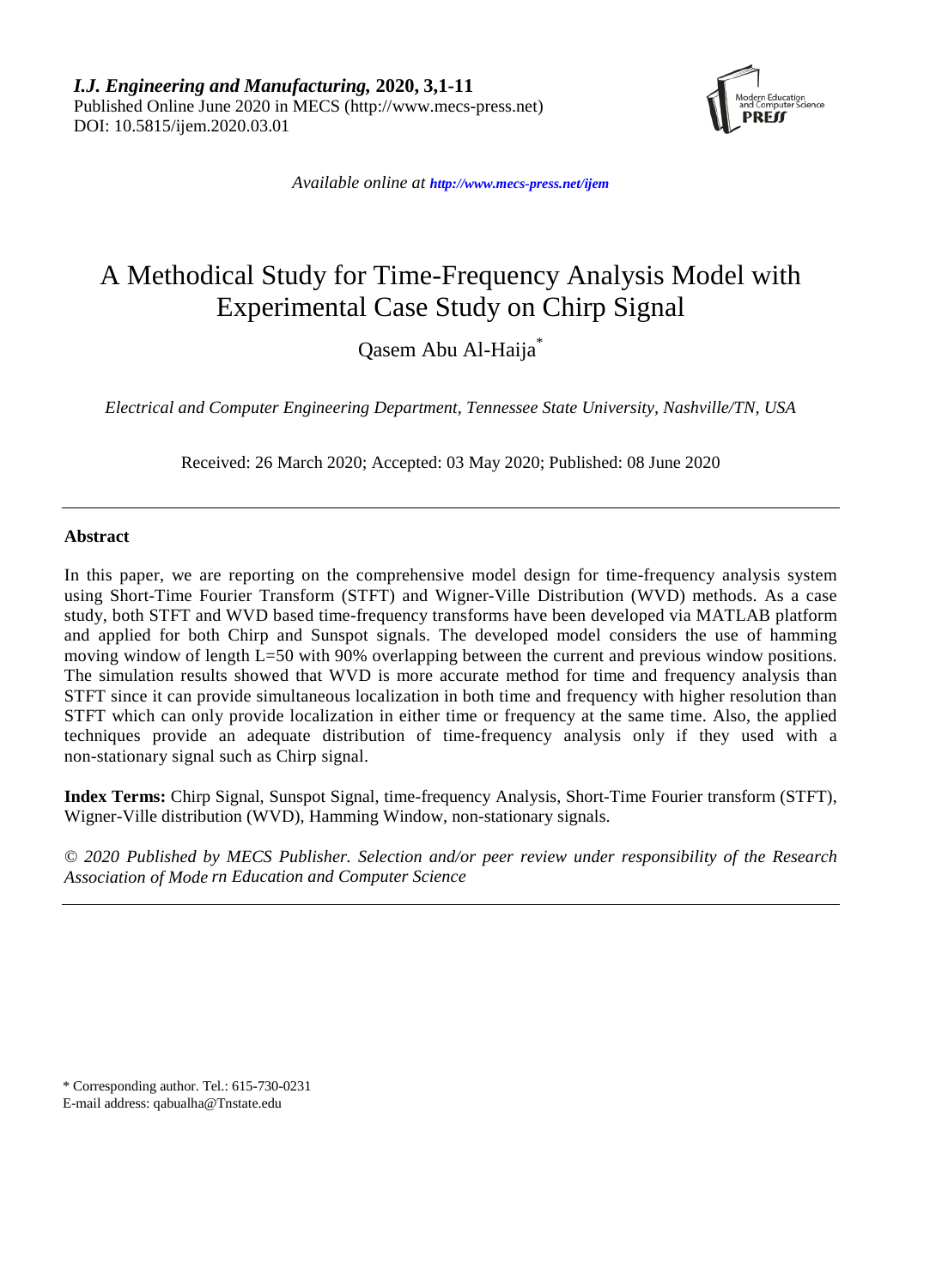## **1. Introduction**

Generally, the time-frequency distribution [1] analysis of signals is to develop a joint function of time and frequency that can describe the energy density of a signal simultaneously in both time and frequency. The concept is primarily applied for non-stationary signals [2] such as Chirp signal. The non-stationary signals are those signals in which their parameters (i.e. signal parameters, spectral parameters and statistical parameters) change with time. Therefore, for any non-stationary signal which has a distinctive different frequency contents over different distinct time intervals is called a time-frequency (TF) signal and its TF distribution can be analysed by various methods such as Short-Time Fourier transform (STFT) method [3] and Wigner-Ville distribution (WVD) method [2]. However, the stationary signals in which its spectrum is time-independent such as the coloured noises and sunspot signal, they can be analysed using stationary techniques either in the time or in the frequency domain such as Discrete Fourier Transform (DFT) technique [4].

Chirp signal [5] (also known as sweep signal) sweeps linearly from a low to a high frequency (swept-frequency cosine signal) in which the frequency increases (up-chirp) or decreases (down-chirp) with time. Chirp signals are encountered in many applications ranging from radar, sonar, spread spectrum, optical communication, image processing, doppler effect, motion of a pendulum, as gravitation waves, manifestation as Frequency Modulation (FM), echo location [6]. Chirp signal is a non-stationary process signal because the event-to-event probabilities change with time (non-stochastic). Figure 1 (a) illustrates the generation of a linear chirp waveform for 500 data points. It's clearly shown that the chirp sinusoidal wave increases in frequency linearly over time. Also, Sunspot signal [7] is one of the first time-series signal that was used by Yule and Walker to develop an AR Model for sunspot cycle. For example, the sunspot time series [8] counts the average number of sunspots every year and is illustrated in Figure 1 (b) which shows yearly sunspot numbers during the period from 1700 to 2018.



Fig. 1. (a) Chirp Signal for 500 data points (b) Time-Series for Yearly Averaged Sunspot Numbers 1700-2018

Primarily, this work provides an essential investigation and discussion for two popular Time-Frequency (TF) Analysis [9] techniques to develop a joint function of time and frequency, known as a time-frequency distribution [10], that can describe the energy density of a signal simultaneously in both time and frequency. Specifically, the main contributions of this paper can be summarized as follows:

• The familiarity with stationary signals such as Sunspot signal and non-stationary signals such as Chirp signal.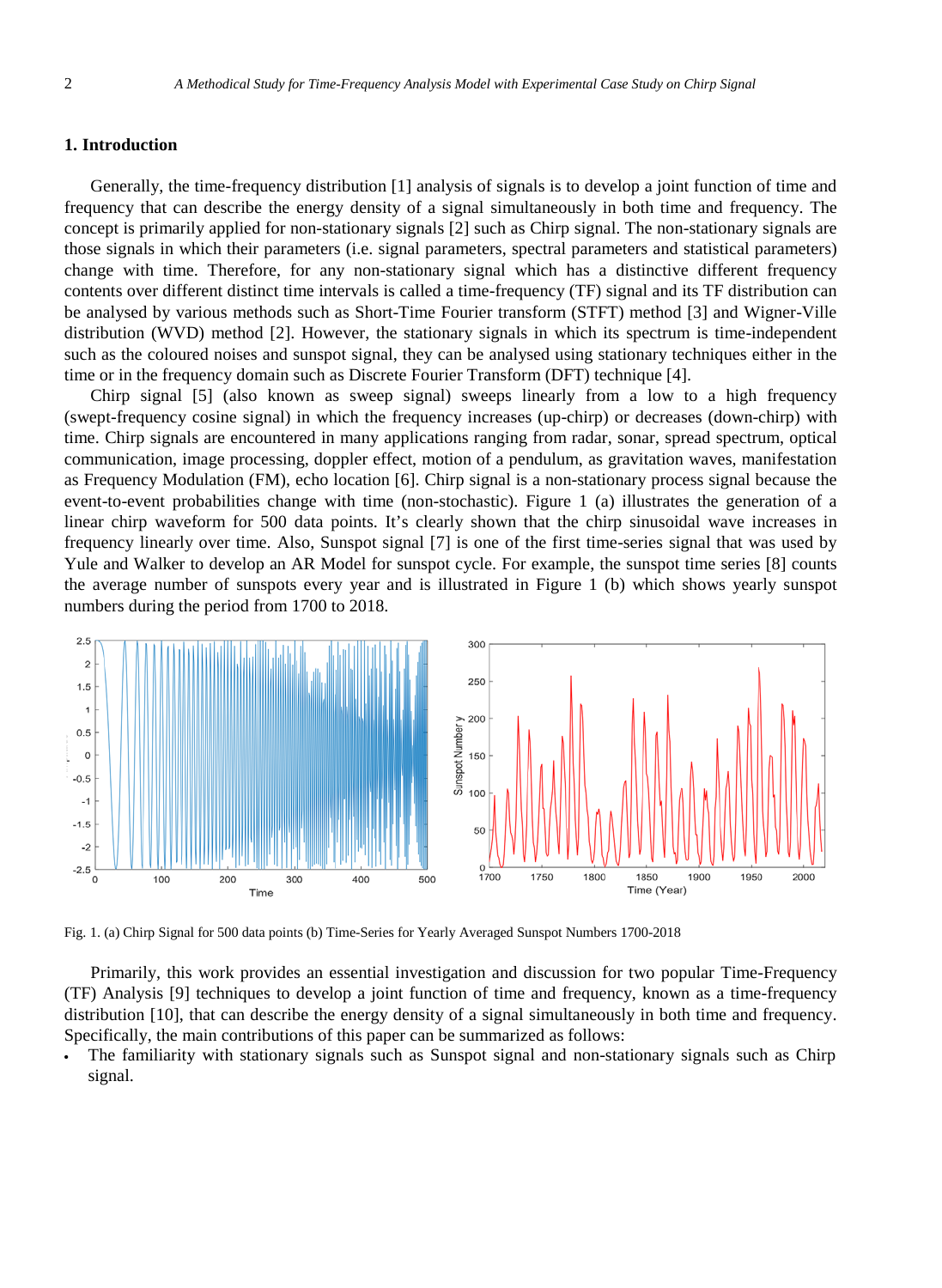- Developing a MATLAB codes for creating Chirp signal for 500 data points and sunspot signal for 318 data points.
- Developing a MATLAB code to implement the Short-Time Fourier transform (STFT) technique with Hamming window to analyse the time-frequency distribution for both signals (Chirp and Sunspot).
- Developing a MATLAB code to implement the Wigner-Ville distribution (WVD) technique to analyse the time-frequency distribution for both signals (Chirp and Sunspot).
- Understanding the characteristics of ideal time-frequency distribution function and the applications/signals that can be analysed with each time-frequency distribution function.

The rest of this paper is organized as follows: Section II, theoretical background, describes the overall time–frequency (TF) analysis models, features and specifications, the Short Time Fourier Transform-STFT and the Wigner-Ville Distribution-WVD. Section III, Model Development Methodology, provides the comprehensive modelling environment for the time-frequency distribution for both Chirp and Sunspot signals using both STFT and WVD. Section IV, results and Discussion presents the complete results of the TFA model implementation phase for both signals (Chirp and Sunspot) using MATLAB simulation platform (additional results are provided in the appendix). Finally, Section V, Conclusions and remarks, concludes the work in this paper.

## **2. Theoretical Background**

In signal processing, time–frequency (TF) analysis [9] concerns with methods to study the signal in both the time and frequency domains simultaneously, using various TF representations (distributions) when dealing with signal whose spectral content is time-varying. In general, these methods are refinement of Fourier analysis [11] for the case when the signal frequency characteristics are varying with time such as speech, images, and medical signals. One of the most basic forms of TF analysis is the short-time Fourier transform (STFT) [12], but more sophisticated techniques have been developed, such as Wigner Ville Distribution (WVD) [13]. However, to analyse the signals well, choosing an appropriate time-frequency distribution function is important and this depends on the application being considered.

#### *2.1 Short Time Fourier Transform-STFT*

The Short-Time Fourier Transform (STFT) is a powerful signal processing technique that defines a time-frequency distribution for non-stationary signals whose statistic characteristics vary with time. STFT selects a number of short frames of the signal to be analysed with a window that moves with time. STFT algorithm [14] is illustrated in Figure 2 and can be summarized as follows:

### **Algorithm: Short-Time Fourier Transform (STFT)**

- 1. Define analysis window (e.g., 50ms narrowband).
- 2. Define the amount of overlap between windows (e.g., overlapping 90%).
- 3. Define a windowing function (e.g., Hamming): For hamming window, the windowing function is defined as:

$$
w[n, \tau] = 0.54 - 0.4 \cos \left[\frac{2\pi (n - \tau)}{N_w - 1}\right]
$$

- 4. Generate windowed segments: these can be generated by multiplying the signal with the window function
- 5. Apply the FFT to each windowed segment: Usually  $N \ge L$ , Larger N gives more frequency-domain samples of DTFT and thus better location and amplitude of peaks, while smaller N results in less computation.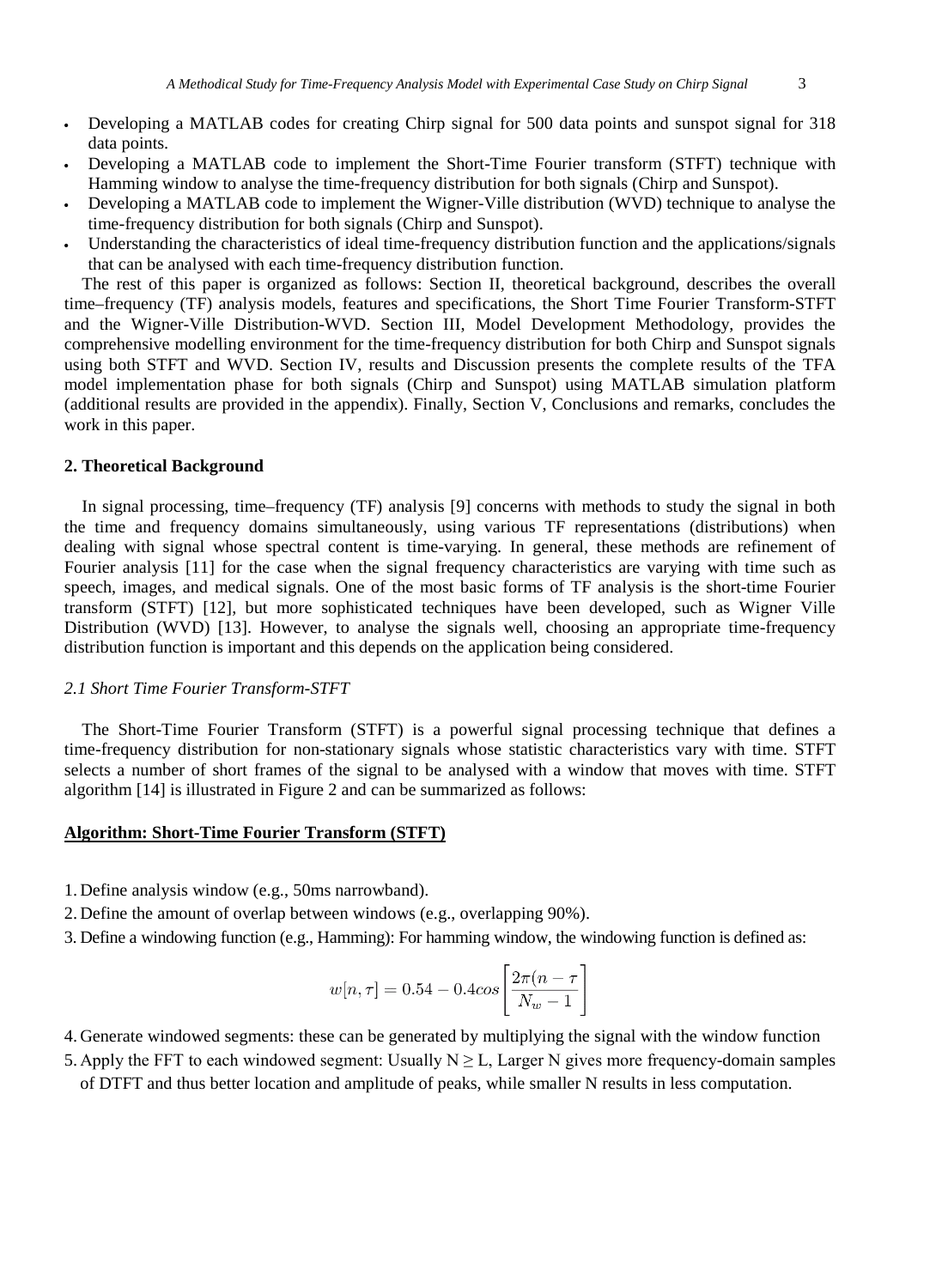$$
Y(k) = \sum_{j=1}^{N} y(j)W_N^{(j-1)(k-1)} \quad then \quad y(j) = \frac{1}{N} \sum_{k=1}^{N} Y(k)W_N^{-(j-1)(k-1)} \quad where \quad W_N = e^{-2\pi i/N}
$$



Fig. 2. Simplified view of STFT

#### For Discrete Short-Time Fourier transform

Here the Fourier transform of the windowed speech waveform is defined as

$$
X(n,\omega) = \sum_{m=-\infty}^{\infty} x[m]w[n-m]e^{-j\omega n}
$$

where the sequence  $f_n[m] = x[m]w[n-m]$  is a short-time section of the speech signal  $x[m]$  at time n. Thus, the discrete STFT can be defined as:

$$
X(n,k) = X(n,\omega)\Big|_{\omega = \frac{2\pi}{N}k}
$$

Finally, the spectrogram can be defined as a graphical display of the magnitude of the discrete STFT, generally in log scale as follows:

$$
S(n,k) = \log |X(n,k)|^2
$$

This can be thought of as a 2D plot of the relative energy content in frequency at different time locations

## *2.2 Wigner-Ville Distribution-WVD*

Wigner distribution (WD) is a bilinear transformation which maps a one-dimensional time-frequency signal into a two-dimensional time-frequency characterization [15]. The WD is a real valued periodic function. The rectangular windowed discrete-time WD of a signal  $x(n)$  is defined by: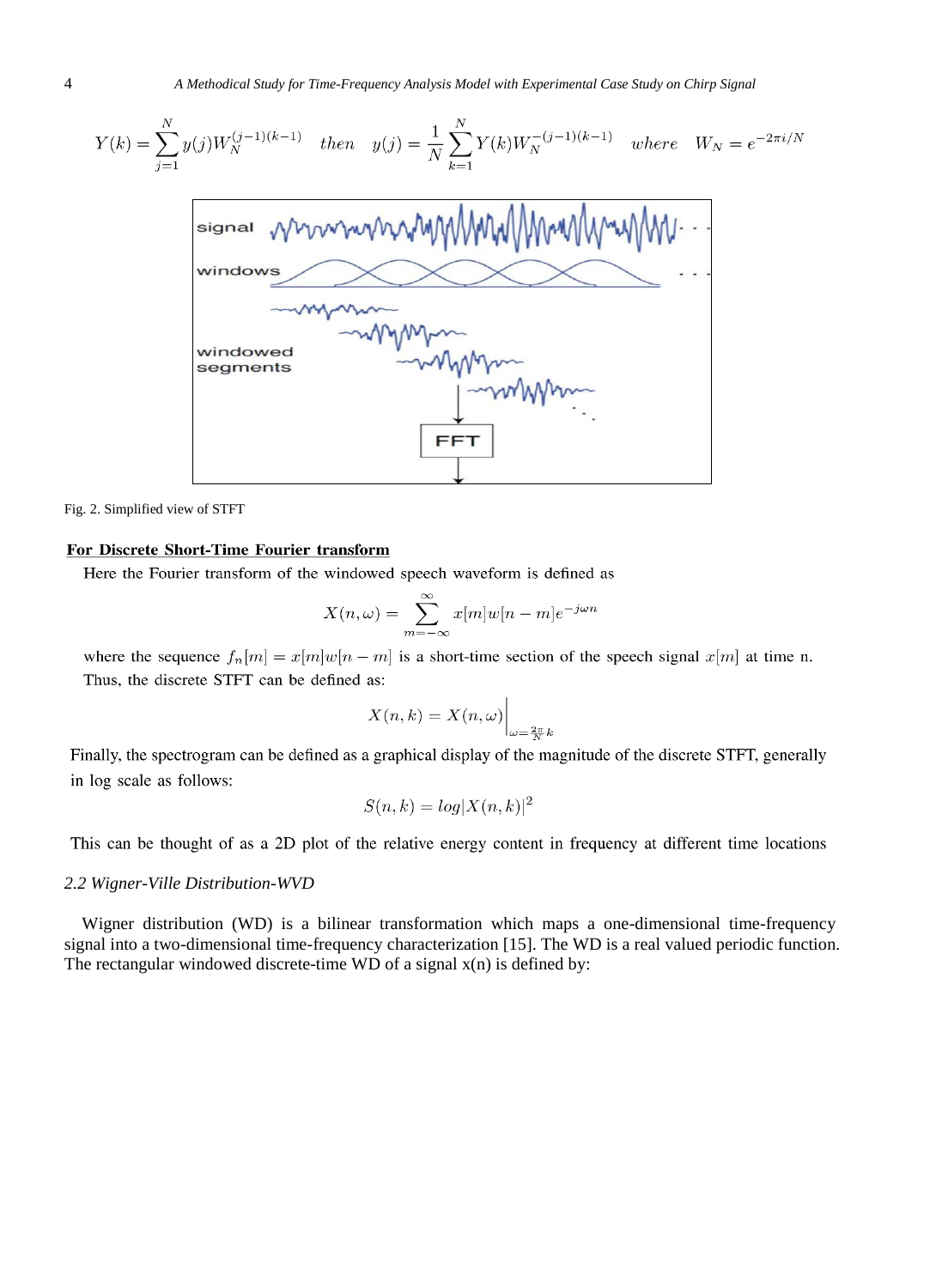$$
W(n,\omega) = \sum_{m=-L}^{L} \omega(m)x(n+m)\overline{x}(n-m)e^{-j2\omega m}
$$
 (1)

Where n is the windows time center and  $\omega$  is the frequency variable. The segment window  $\omega(m)$  is of width  $2L + 1$  in the interval of  $[n - L, n + L]$ . In order to overcome the low frequency artifacts present in WD, it was Ville in 1948 who first time used the analytical signal for computing the WD and this version of WD is often referred as the Wigner-Ville Distribution (WVD) and is given by:

$$
W(n,\omega) = \sum_{m=-L}^{L} \omega(m)z(n+m)\overline{z}(n-m)e^{-j2\omega m}
$$
 (2)

where,  $z(n)$  represents analytic signal, which is complex and is calculated in the frequency domain as in the following algorithm [1]:

#### Algorithm: Calculate analytic signal z(n) for WVD

Let  $x(n)$  be the data vector of length N 1. Find  $X(k)$ , where

$$
X(k) = FFT(x(n));
$$
  $n = 1, 2, ....N$  and  $k = 0, 1, ......., N - 1$ 

2. Define  $Z(k)$ , where:

$$
Z(k) = \begin{cases} X(k) & k=0\\ 2X(k) & k=1, \dots, (N/2) - 1\\ 0 & \text{Otherwise} \end{cases}
$$

Thus, no aliasing is created by this method and even the sampling rate could be safely reduced to half if one exhibit any low-frequency artifact.

#### **3. Model Development Methodology**

In this paper, we developed a time-frequency analysis models to analyse the time-frequency distribution for Chirp signal and Sunspot activity using two common techniques, namely STFT (Short Time Fourier Transform) and WVD (Wigner-Ville Distribution). The developed models have been implemented using MATLAB computing and programming platform. However, the implementation phases of this work can be described as follows:

Phase (1): Generating the signals to be be analyzed: This phase is about generating two signals for analysis purposes, namely:

○ Chirp Signal: Chirp signal can be generated linearly using the following input-output signal sinusoidal relationship formula:

$$
y(k) = A \cdot \cos[2\pi (f(t).t)] \quad where \quad f(t) = f_0 + \frac{f_1 - f_0}{T}t \tag{3}
$$

where A is the amplitude, t is the current simulation time,  $f_0$  is the initial frequency,  $f_1$  is the target frequency, T is the number of time steps between the simulation initial time and the function target time,  $y(k)$  is the output signal. In this work, we generated the linear chirp signal for 500 data points ( $k = 0, 1, 2, 3, \dots, 499$ ) using the following signal sinusoidal formula:

$$
y(k) = 2.5\cos(\pi k^2/1000)
$$

○ Sunspot Signal: we have used the data set provided by the instructor which is the time series for yearly averaged sunspot numbers during the period from 1700-2018 (318 data points).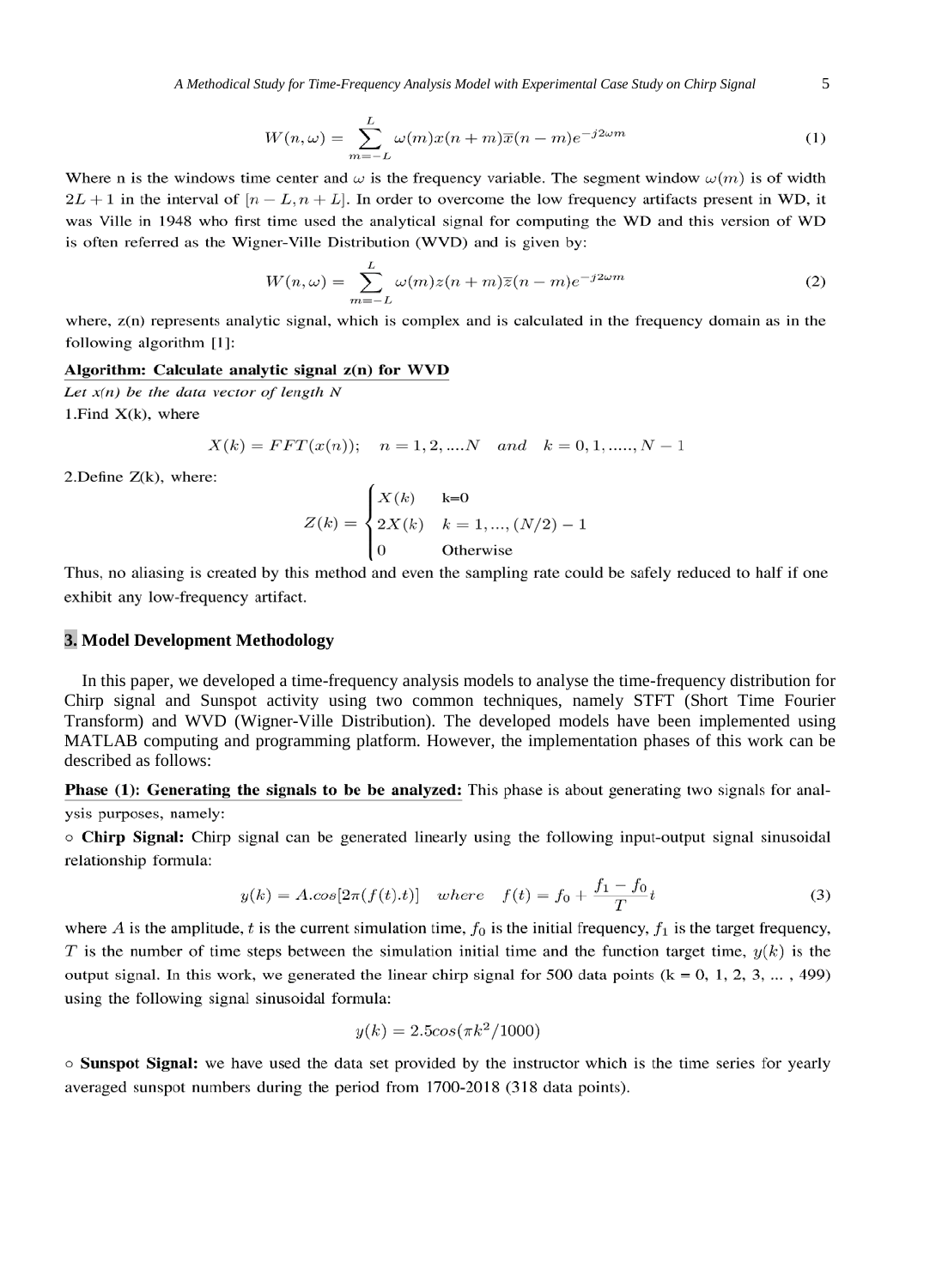**Phase (2): Visualizing the generated signals:** This phase is about plotting the original measured/generated data points for both signals before the TF modelling to see how they behave throughout the duration of time and how their values are distributed over the plane. Figure 1 shows the plots associated with this phase.

**Phase (3): Developing STFT model:** This phase is about applying short time frequency transform (STFT) algorithm using hamming moving window of length L=50 with 90% overlapping between the current and previous window positions. Since STFT based on direct DFT on each windowed data, this phase was accomplished using MATLAB fft function. As a result of applying the implemented STFT algorithm on Chirp signal (Figure 1.a) and Sunspot signal (Figure 1.b), we provided two plots for Chirp signal time-frequency analysis based STFT including 3D Mesh plot in figure 3 and Spectrogram method shown in Figure 4 and one Spectrogram Plot for Sunspot signal time-frequency analysis based STFT provided in Figure 6.

**Phase (4): Developing WVD model:** This phase is about implementing the Wigner-Ville Distribution (WVD) algorithm for Time-Frequency Analysis discussed in the theory section of this paper. Also, this phase was accomplished using MATLAB *FFT* and *FFT*<sup>−</sup>1 functions. As a result of applying the implemented WVD algorithm on Chirp signal (Figure 1.a) and Sunspot signal (Figure 1.b), we provided a plot for Chirp signal time-frequency analysis based WVD method shown in Figure 5 and another plot for Sunspot signal time-frequency analysis based WVD method provided in Figure 7.

**Phase (5): Additional DFT implementation:** This phase is about generating and plotting DFT model to show the spectral analysis of sunspot signal (Amplitude and Phase). The resulting plots of this phase are given in the Appendix of this paper.

## **4.Results and Discussions**

Time-frequency (TF) analysis identifies the time at which various signal frequencies are present, usually by calculating a spectrum at regular intervals of time. In this work, we have implemented and investigated two popular algorithms, namely: STFT and WVD, to study the TF distribution for the Chirp signal (plotted in Figure 1.a) and Sunspot activity signal (Plotted in Figure 1.b). Therefore, in this section, we provide the results of the implementation phase for the developed models using MATLAB simulation platform. Figure 3 shows the linear chirp signal in time-frequency domain plotted in 3D mesh for better visualization and readability. Due to the linearity, non-stationary of the generated chirp signal and the proper windowing utilization, the 3D plot provided a clear joint time-frequency representation as all frequency components in this signal are clearly revealed by the used distribution.



Fig. 3. Chirp signal in 3D Mesh to compare the time-frequency domain results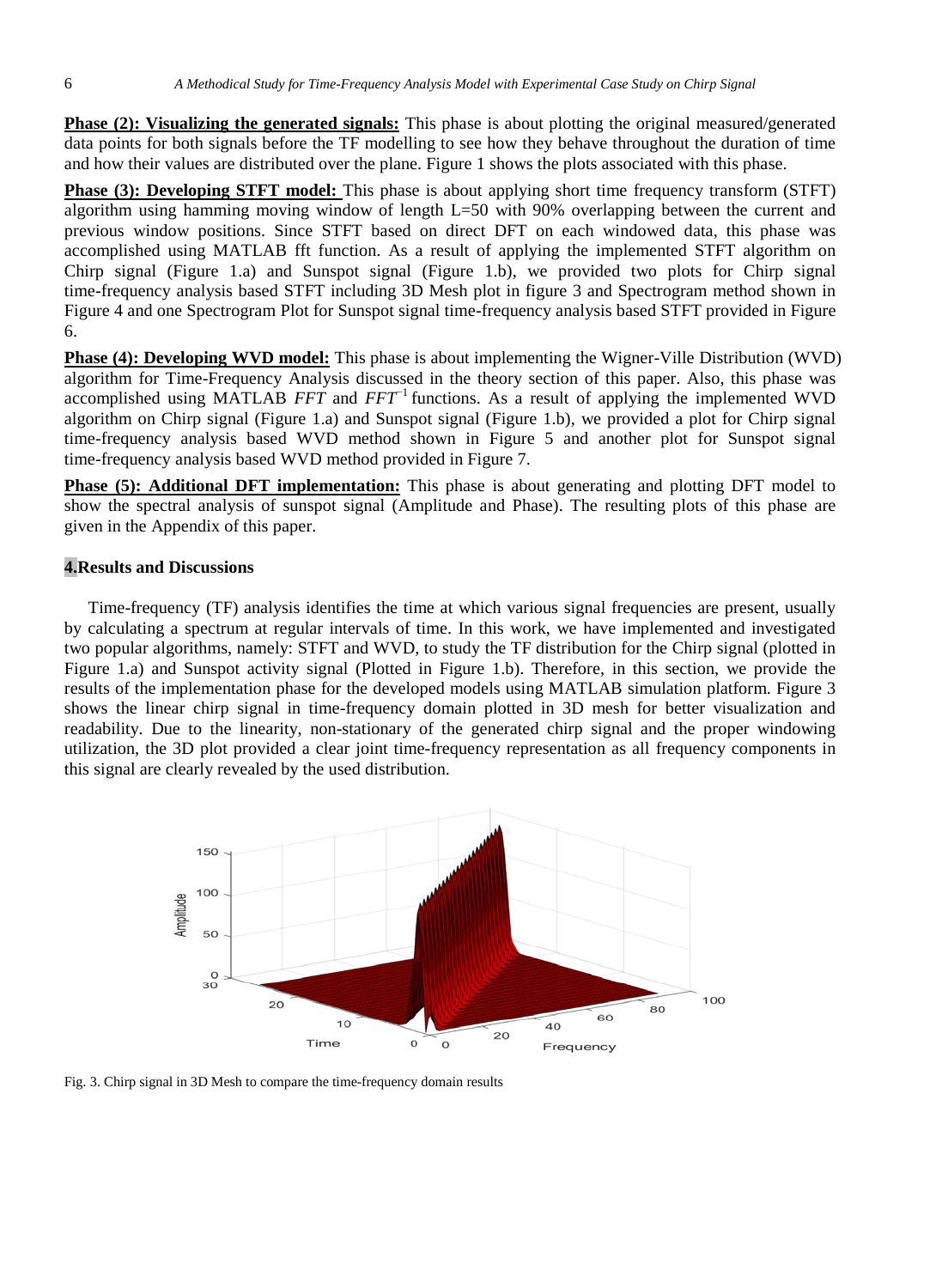Figure 4 shows the Spectrogram for Chirp signal. This plot suffers from a type of complicated aliasing that wraps in both the time and frequency axes. However, this problem has been fixed using WVD plot.



Fig. 4. spectrogram-STFT of Chirp Signal

Figure 5 shows the WV distribution for Chirp signal. This distribution fixes the problems such as the small amount of noise coming in underneath the signal and also negative energy along the line.



Fig.5. Wigner Ville Distribution (WVD) of Chirp Signal

Figure 6 and 7 show the spectrogram and WDV for Sunspot activity signal. Plots of both techniques illustrate an unclear behaviour of time frequency distributions. The reason of this behaviour is that the sunspot signal is a non-linear stationary signal in which its spectrum is time-independent and thus can not be analysed using non-stationary techniques. However, it can be analysed using stationary techniques either in the time or in the frequency domain such as Discrete Fourier Transform (DFT) technique.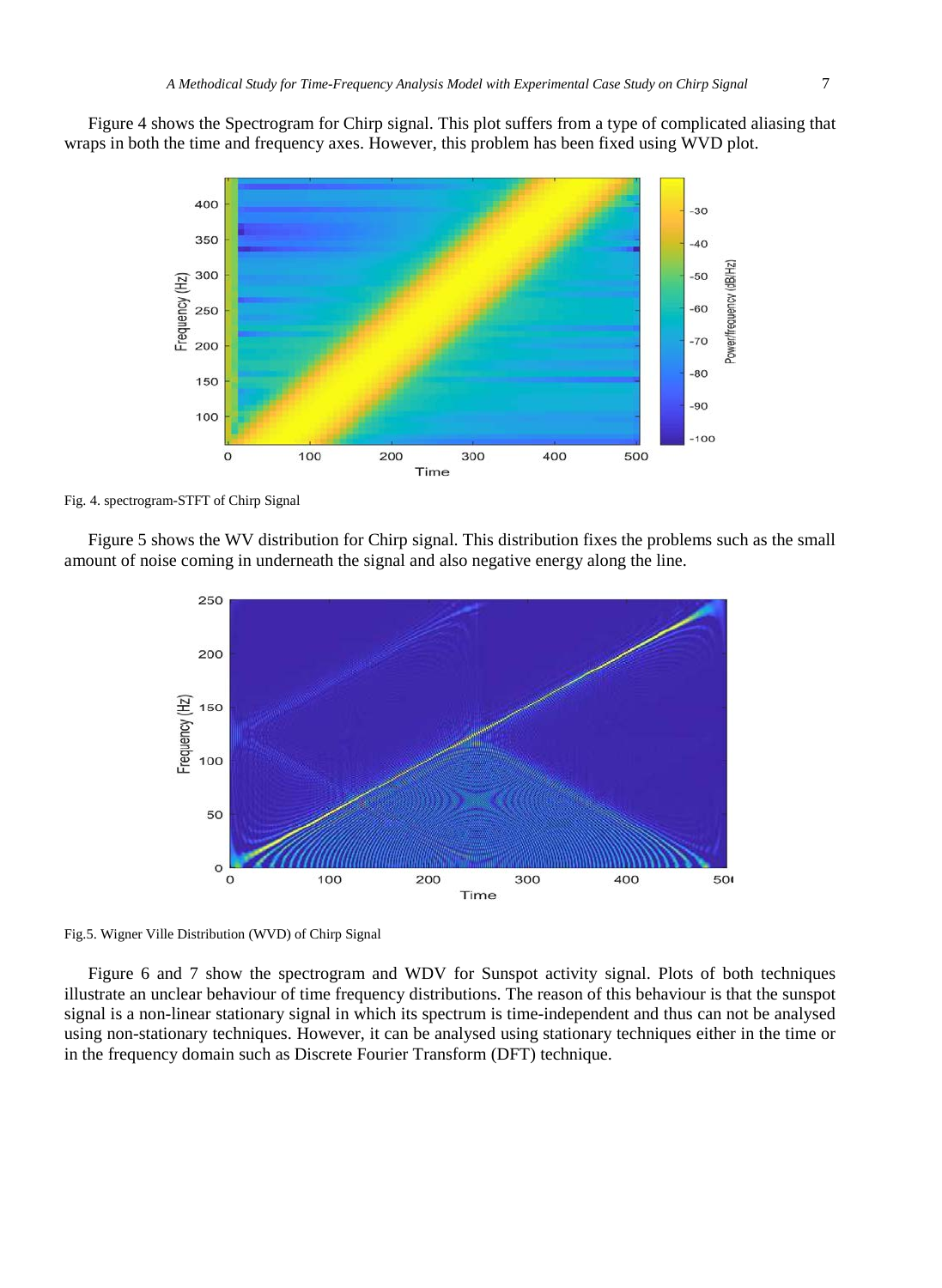

Fig. 6. spectrogram-STFT of Sunspot Signal

To sum up, the results for both techniques showed that WVD is more accurate method for time and frequency analysis than STFT since it can provide simultaneous localization in both time and frequency with higher resolution than STFT which can only provide localization in either time or frequency at the same time.



Fig. 7. Wigner Ville Distribution (WVD) of Sunspot Signal

## **5. Conclusions**

Two popular time-frequency (TF) signal analysis techniques are implemented and analyzed in paper, namely, STFT and WVD. Both methods were applied to Chirp signal and Sunspot activity to develop a joint function of time and frequency (i.e. a time-frequency distribution) that can describe the energy density of a signal simultaneously in both time and frequency. The simulation results proved the advantage of using WDV technique to analyze the TF signals with no aliasing and higher resolution representation in both time and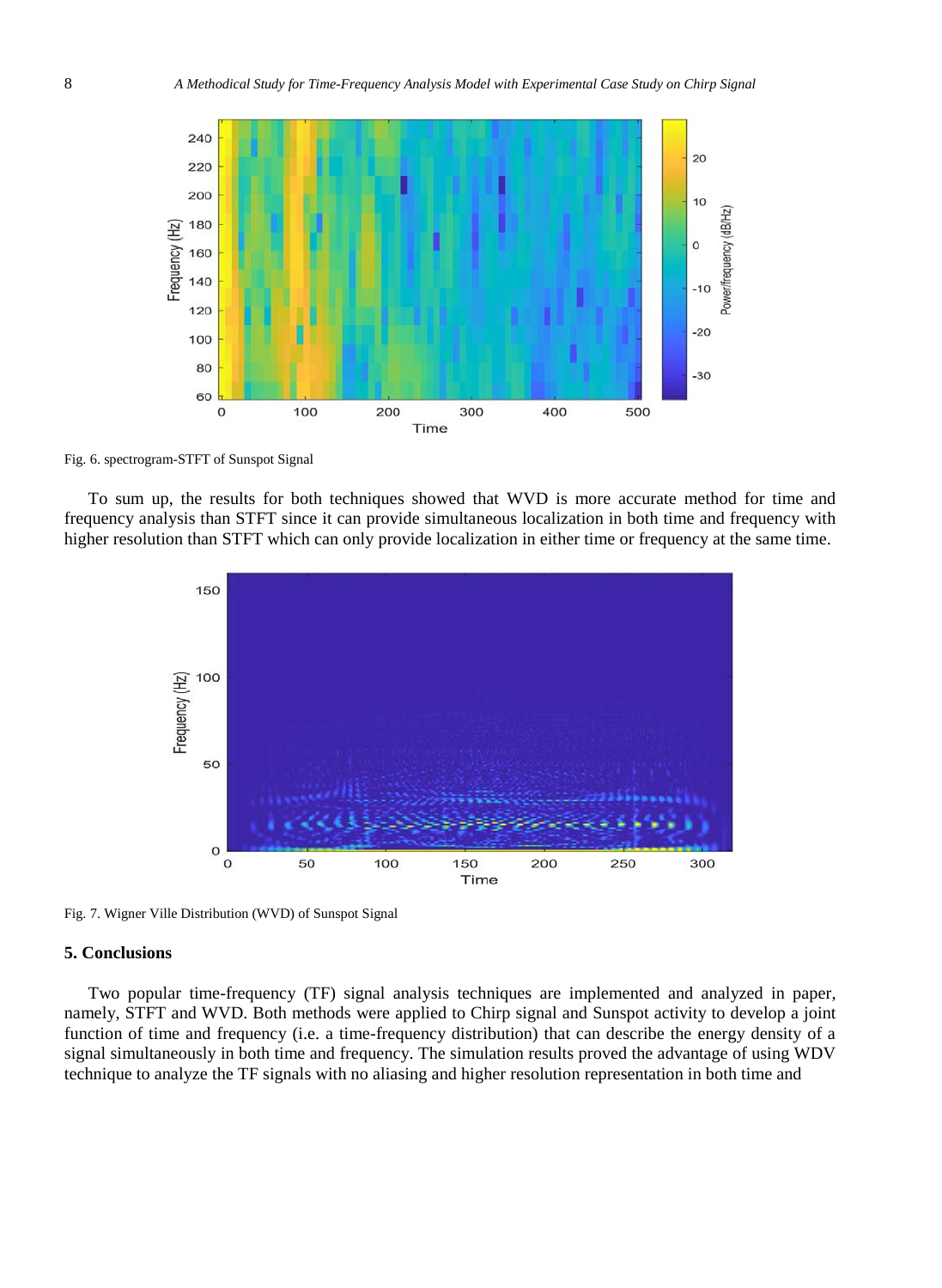frequency for non-stationary signals such as Chirp signal. However, STFT is easier and faster to implement.

# **References**

- [1] Debnath L., The Wigner-Ville Distribution and Time-Frequency Signal Analysis. In Wavelet Transforms and Their Applications. Birkhauser, Boston, MA, (2002). Retrieved on-line from: https://doi.org/10.1007/978-1-4612-0097-0 5
- [2] Patrick F., Time frequency and chirps. Proc. SPIE 4391, Wavelet Applications VIII, (2001). Retrieved on-line from: https://doi.org/10.1117/12.421196
- [3] Sejdic E., Djurovic I. and Jiang J., Time-frequency feature representation using energy concentration: An overview of recent advances. Digital Signal Processing. 19 (1), (2009). Retrieved on-line from: https://doi.org/10.1016/j.dsp.2007.12.004
- [4] J. G. Proakis and D.K. Manolakis, Digital Signal Processing. Pearson, 4th edition, ISBN-10: 0131873741, Apr 2007. Retrieved on-line from: <https://www.pearson.com/us/higher-education/program/> Proakis-Digital-Signal-Processing-4th-Edition/PGM258227.html
- [5] H. Dinh, et. al. Chirp signal formats and techniques. Qualcomm Inc, 2019 US Patent # US20190268841A1. https://patents.google.com/patent/US20190268841A1/en
- [6] Li X., Bi G. Time-Frequency Filtering and Its Application in Chirp Signal Detection. In: Wu Y. (eds) Computing and Intelligent Systems. ICCIC 2011. Communications in Computer and Information Science, vol 234. Springer, Berlin, Heidelberg. https://link.springer.com/chapter/10.1007/978-3-642-24091-1\_31
- [7] D.J. Easterbrook. Chapter 14 Cause of Global Climate Changes: Correlation of Global Temperature, Sunspots, Solar Irradiance, Cosmic Rays, and Radiocarbon and Berylium Production Rates, Editor(s): Don J. Easterbrook, Evidence-Based Climate Science (Second Edition), Elsevier, 2016, Pages 245-262, ISBN 9780128045886, https://doi.org/10.1016/B978-0-12-804588-6.00014-8.
- [8] National Oceanic and Atmospheric Administration (NOAA), Sunspots and Solar Cycles. NOAA, Feb 2013. Retrieved on-line from: https://www.swpc.noaa.gov/phenomena/sunspotssolar-cycle
- [9] Giron-Sierra J.M. Time-Frequency Analysis. In: Digital Signal Processing with Matlab Examples, Volume 1. Signals and Communication Technology. 2017. Springer, Singapore. https://doi.org/10.1007/978-981-10-2534-1\_7
- [10] E. Sejdić, I. Djurović, J. Jiang. Time-frequency feature representation using energy concentration: An overview of recent advances. Digital Signal Processing, vol. 19, no. 1, pp. 153–183, January 2009.
- [11] P. Singh. Time-Frequency analysis via the Fourier Representation. arXiv:1604.04992, Information Theory (cs.IT); Numerical Analysis (math.NA), 2016.
- [12] B. Tatsuro. Time-Frequency Analysis Using Short Time Fourier Transform. The Open Acoustics Journal. Vol.5. 2012, pages 32-38. http://10.2174/1874837601205010032.
- [13] I. M. Zoukaneri and M. J. Porsani. High-resolution time frequency analysis using Wigner-Ville Distribution and the Maximum Entropy Method: Application for gas and hydrates identification. 13th International Congress of the Brazilian Geophysical Society & EXPOGEF, Rio de Janeiro, Brazil, 2013. https://doi.org/10.1190/sbgf2013-198.
- [14] R. G. Osuna, Introduction to Speech Processing. This lecture notes, CSE@TAMU, 2002. Retrieved on-line from: http://research.cs.tamu.edu/prism/lectures/sp/l6.pdf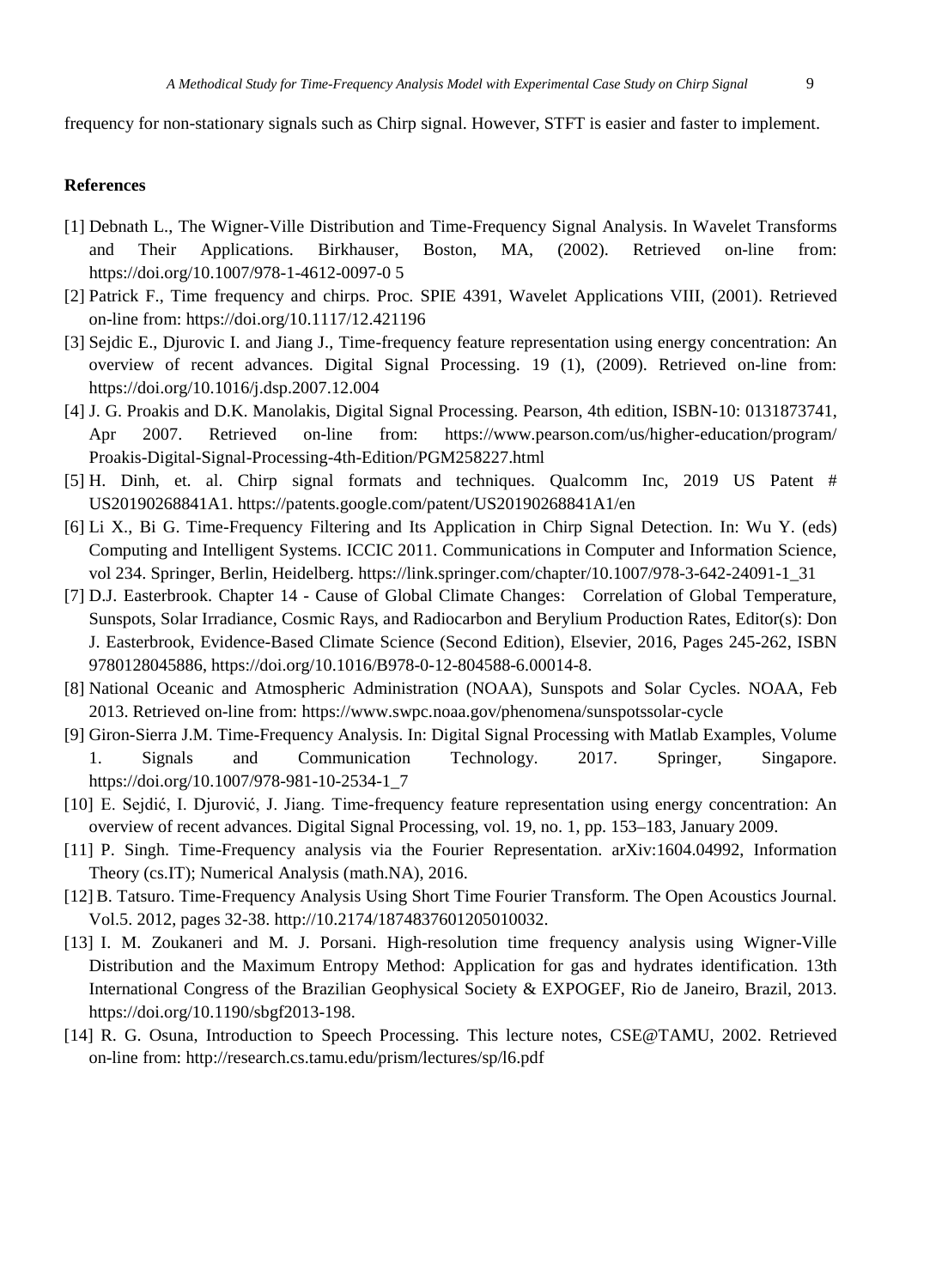[15] Cao, J., Chen, G. Fast computation of Wigner Ville distribution. J. of Shanghai Univ. 7, 265–269. 2003. https://doi.org/10.1007/s11741-003-0036-5

## **Author(s) Profile**



**Qasem Abu Al-Haija** is a PhD Candidate of Computer & Information Systems Engineering (CISE) program at Tennessee State University, USA. Eng. Abu Al-Haija received his B.Sc. in ECE from Mu'tah University in Feb-2005 & M.Sc. in computer engineering from Jordan university of science & technology in Dec-2009. Research Interests: Cryptography, Cybersecurity, Cyber System Modelling & Optimization, Computer Arithmetic, IoT and Embedded System Design.

**How to cite this paper:** Qasem Abu Al-Haija. "A Methodical Study for Time-Frequency Analysis Model with Experimental Case Study on Chirp Signal", International Journal of Engineering and Manufacturing (IJEM), Vol.10, No.3, pp.1-11, 2020. DOI: 10.5815/ijem.2020.03.01